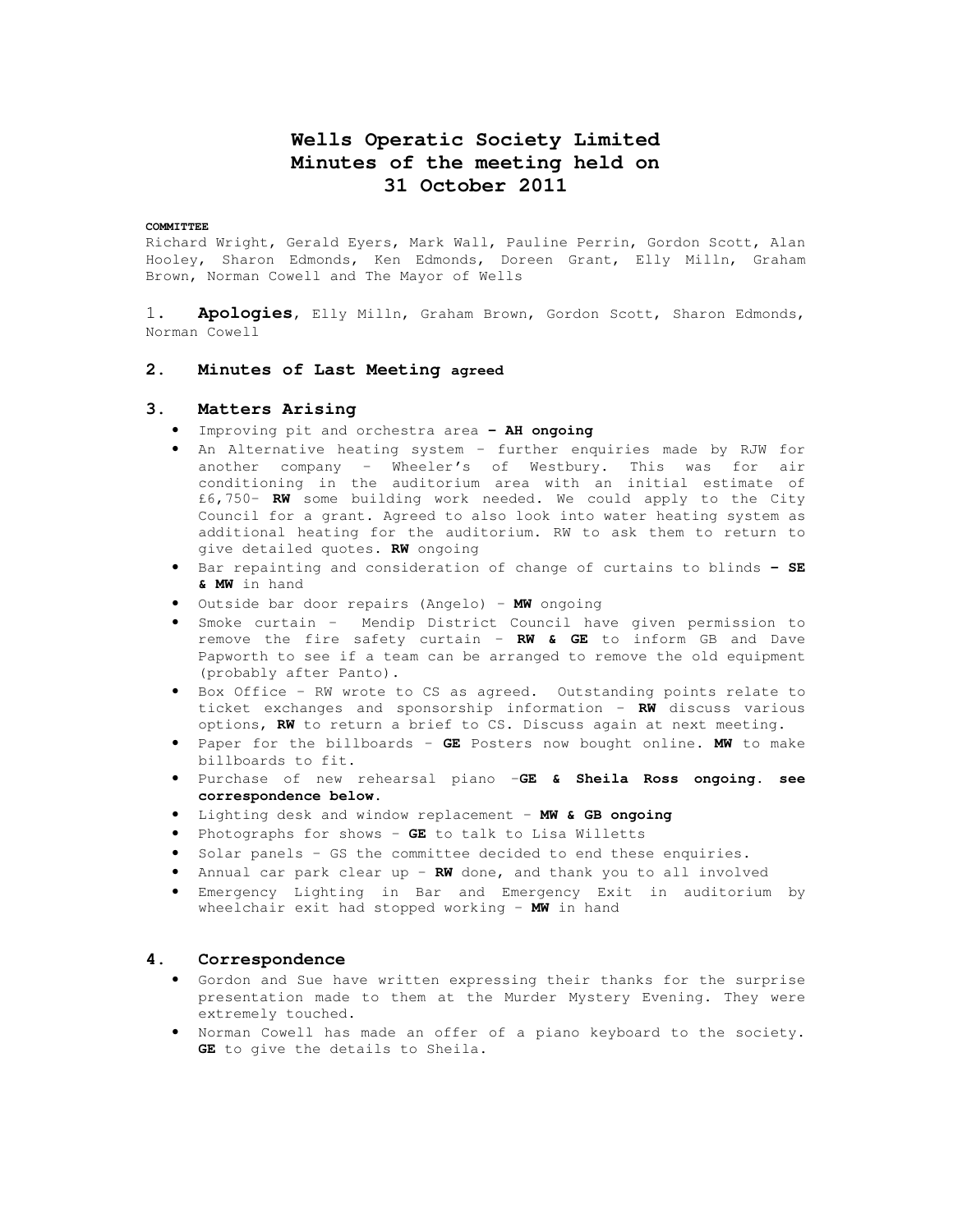### **5. Treasurer's Report – PP**

- Brenda Bly final figures give a surplus of £506.44. Well done everyone.
- Programme advertising **KE** to look into arrangements and invoicing.
- Online subs payments? **RW** to check with Chris Spray if this can be done through the website. Would it also be possible to print the car part tickets this way?

# **6. Membership**

- New Members Anita Beesley Ordinary. approved
	- Molly Hall Child. approved
	- Rosie Boulton-Roberts Child. approved
	- Jolyon Doyle Child. approved
- Patrons **EM** all in hand
- **Dinner Dance** dates and arrangements **25 May 7pm** for 7.30pm start, formal dress code, possibly buffet meal, possibly subsidised, keep speeches to a minimum, final details to be considered - **AH**
- **AGM** Friday **11 May 2012**
- Youth Theatre **MW** asked if the Youth Theatre is to continue next year. **GE** to ask Sarah for dates.
- Many thanks to Nick, Vicky and team for the amazing Murder Mystery Evening. A huge amount of organisation and work went on creating such a successful evening. Thanks.
- **Carnival Curry** on Friday 11th November details on the board
- **Show launch and Mulled wine** evening on Wed 21st December

# **7. Publicity**

- Mailing list card **KE** ongoing
- Banner possible sponsorship by H W Signs **KE** ongoing
- Margaret Rice has asked that publicity should be kept flowing to the Tourist Information Office, particularly the supply of trifolds – **RW**  Trifolds are kept in the foyer, please help yourself.

# **8. Theatre Renovations**

- Back door done just needs weather proofing **MW**
- Down pipe doing **MW** (Angelo)
- Light in workshop doing **MW** (Angelo)
- Stage Halogen light needs replacing **GB**
- Agreed to put code lock on the front door and remove the crash bar **MW**

# **9. Production/trifold/hire**

- **Robin Hood**  10-17 Dec 2011 written by Vicky Orman, Director **Tina Eyers**, MD **– Sheila Ross**, Choreographer – **Kim Fisher** (adults) **Ella Upham** (children) SM – **Charlie Watkins** and **Catherine Tucker,** Lighting – **Graham Brown**, Sound – **Pete Ross**, Make-up – **Helen & Julie Makin,**  Producer – **GE,** Prompt – **Freda Brown**, Costumes – **Sarah Briton & co,** Rehearsal schedule **done**, Budget **done**, Ticket Price is £9 & £7
- **Two one act plays 23-25 February 2012 The Last Bread Pudding** (2M, 4W+1) by Nick Warburton and **Last Tango in Little Grimley** (2M, 2W) by David Tristram. Directors **MW & DG,** Producer **– ?,** SM **– ?,** Set design/ASM **– ?,** Programme and Publicity – **?,** Costumes – **?** Lighting –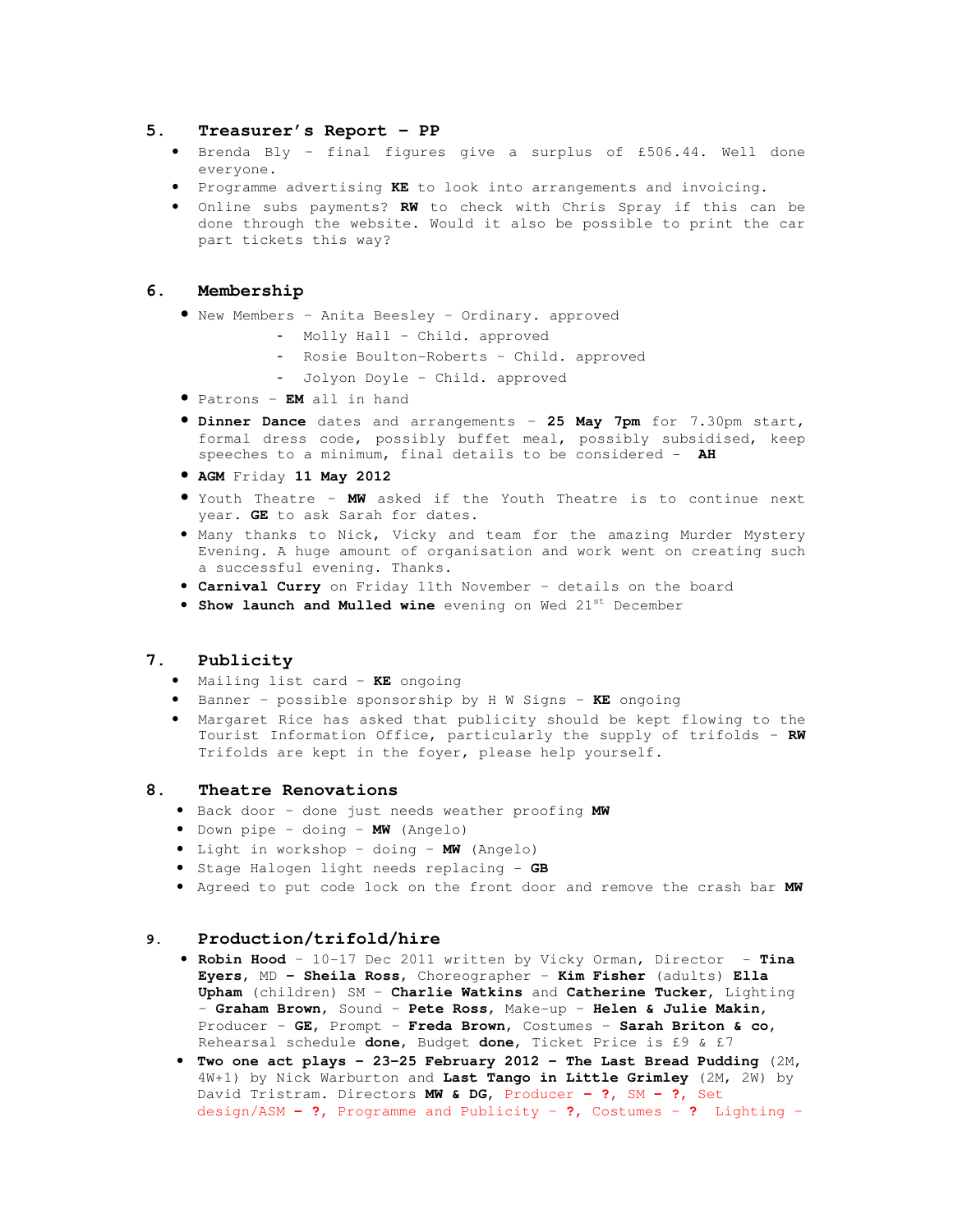? Props - **?** Prompt –? Rehearsal schedule **TBA**, Budget TBA Ticket price TBA. Rehearsals start on Monday 9th January and will cover a period of 6 weeks. Anyone wanting to take part in Sound of Music should give the plays a miss. Intro and casting Thursday 17th November

- **The Sound of Music 16-21 April 2012** Director **Gill Kerton**, MD **Darren Kerton –** Choreographer **– Kim Fisher,** Producer **– Vicky Orman,**  SM **– Chris Spray,** Set design/ASM **– Catherine Tucker,** Programme and Publicity – **Katy Biggs and Mark O'Callaghan,** Costumes – **Kate Hathway, Leslie Roach & Sophie Kerton,** Lighting – **Adam Killey and Rob Rogers**, Props - **?**, Prompt – **Sue Kerton**, Rehearsal schedule **TBA**, Budget TBA and meeting to follow up, Ticket price £12 and £9 TBA, no concessions Friday and Saturday. The full cast to be auditioned.
- **Youth Theatre Production June 2012 The Wiz.** This production has been postponed but Sarah Neale wishes to take this on as soon as her health will allow.
- **Animal Farm July** 4 to 7 **2012**. Director **Lois Harbinson**, Producer **?,**  SM & Set design **– Catherine Tucker,** Programme and Publicity – **?,**  Costumes – **?** Lighting –? Props - **?** Prompt –? Rehearsal schedule **TBA**, Budget TBA Ticket price TBA.
- **A Little Night Music Sept 5 to 8 2012** Director **Lois Harbinson**, MD **Sheila Ross,** Producer? Programme and Publicity – **?,** Costumes – **?**  Lighting –? Props - **?** Prompt –? Rehearsal schedule **TBA**, Budget TBA Ticket price TBA.
- **Panto December 15 to 22 2012.** Anyone interested? **RW** will direct if no one else comes forward.
- **Spring Show 2013?**
- **Spring 2016** Ken Edmonds has suggested that we consider 'Kiss Me Kate' as this is the  $400<sup>th</sup>$  year after Shakespeare's death. Other Shakespeare productions might also be considered for this year. **Ongoing.**

### **10. Training**

• Mamma Mia Music Workshop on 20 November 9am-6pm; see Ann Beechey for details

### **11. Show Reviews**

**Top Hat - The Theatre Royal, Plymouth,** Irving Berlin's celebrated score features such classics as Cheek to Cheek, Let's Face The Music & Dance, Isn't It A Lovely Day To Be Caught In The Rain and Top Hat, White Tie & Tails. Beautiful sets, lavish costumes and sensational dancing will sweep you off your feet in this stunning new musical comedy. Stared Tom Chambers. Great! **GE** 

**Half a sixpence – Strode,** an interesting production with a strange 'Frank Spencer' spin for the Kipps character. **KE**

One Man Two Guvnors – Theatre Royal, Plymouth, by Richard Bean, based on The Servant of Two Masters by Carlo Goldoni in the National Theatre's new version of the classic Italian comedy farce - sex, food and money are high on the agenda. Spoilt by some poor use of stooges, starred James Cordon **RW** 

**Sweeney Todd** at Chichester, with Michael Ball and Imelda Staunton and many other excellent actors. It was very well staged with trucks rolling in and out as required, it was very realistically bloody as was to be expected and considering it was a matinee the two leads gave very energetic performances. **GS** (by letter and similarly for next 2 reviews)

**We are Three Sisters**, Northern Broadsides at the Tobacco Factory. This was the Bronte sisters longing for London, written in the style